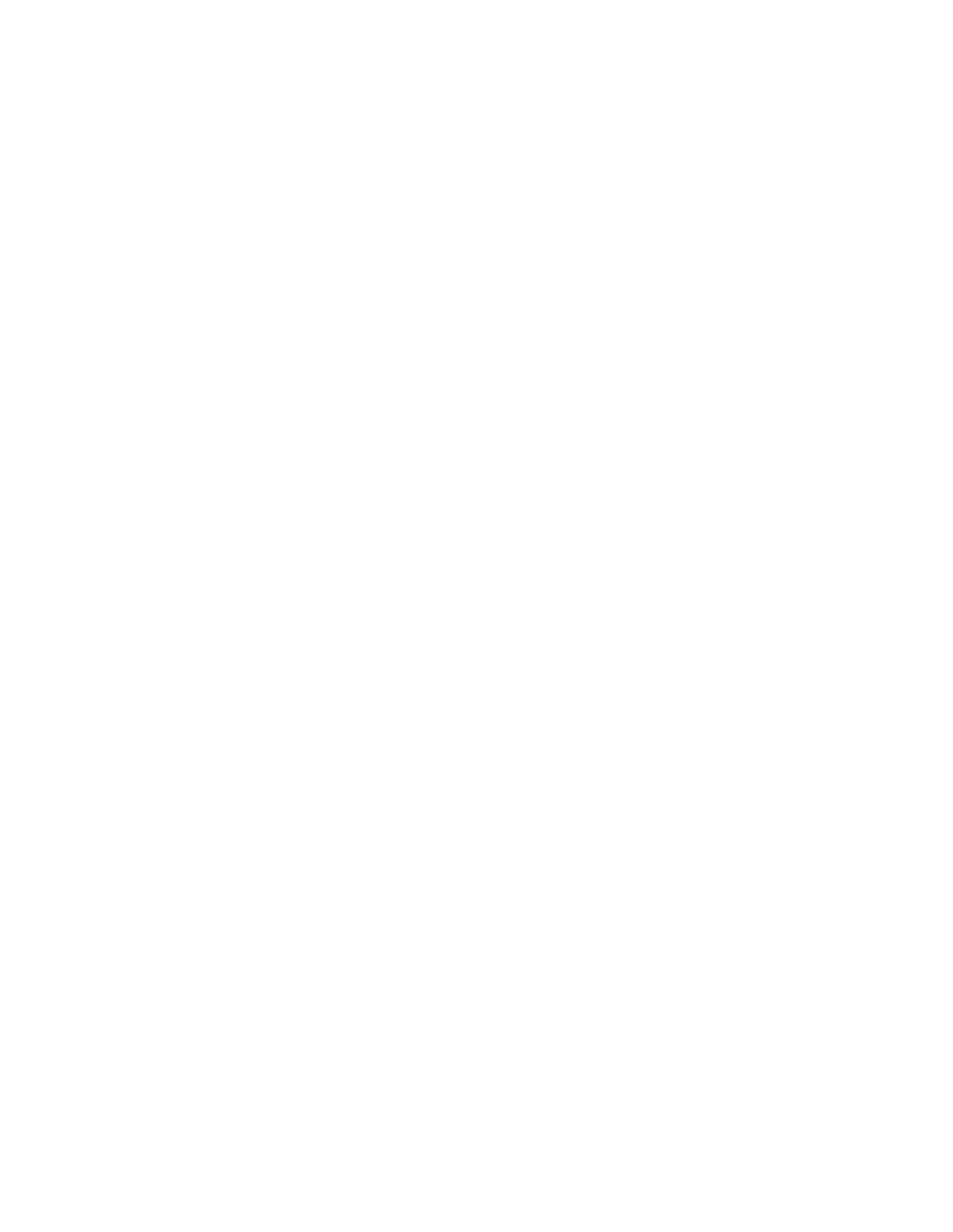*Bill 23 Mr. Mitzel* 

# **BILL 23**

# **WEED CONTROL ACT**

*(Assented to , 2008)* 

# *Table of Contents*

Definitions

# **Part 1 Weed Control**

- Noxious weeds control
- Prohibited noxious weeds destroy
- Spread of weeds prohibited
- Disposal and storage of weed seeds
- Seed-cleaning facility

### **Part 2 Inspectors**

- Municipal inspectors
- Provincial inspectors
- Municipal inspectors joint authority
- Inspector's identification

# **Part 3 Inspector's Powers and Notices**

- Obstruction of inspector
- Entry and inspection power
- Inspector's notice
- Contents of inspector's notice
- Local authority's notice
- Minister's notice
- Compliance with notice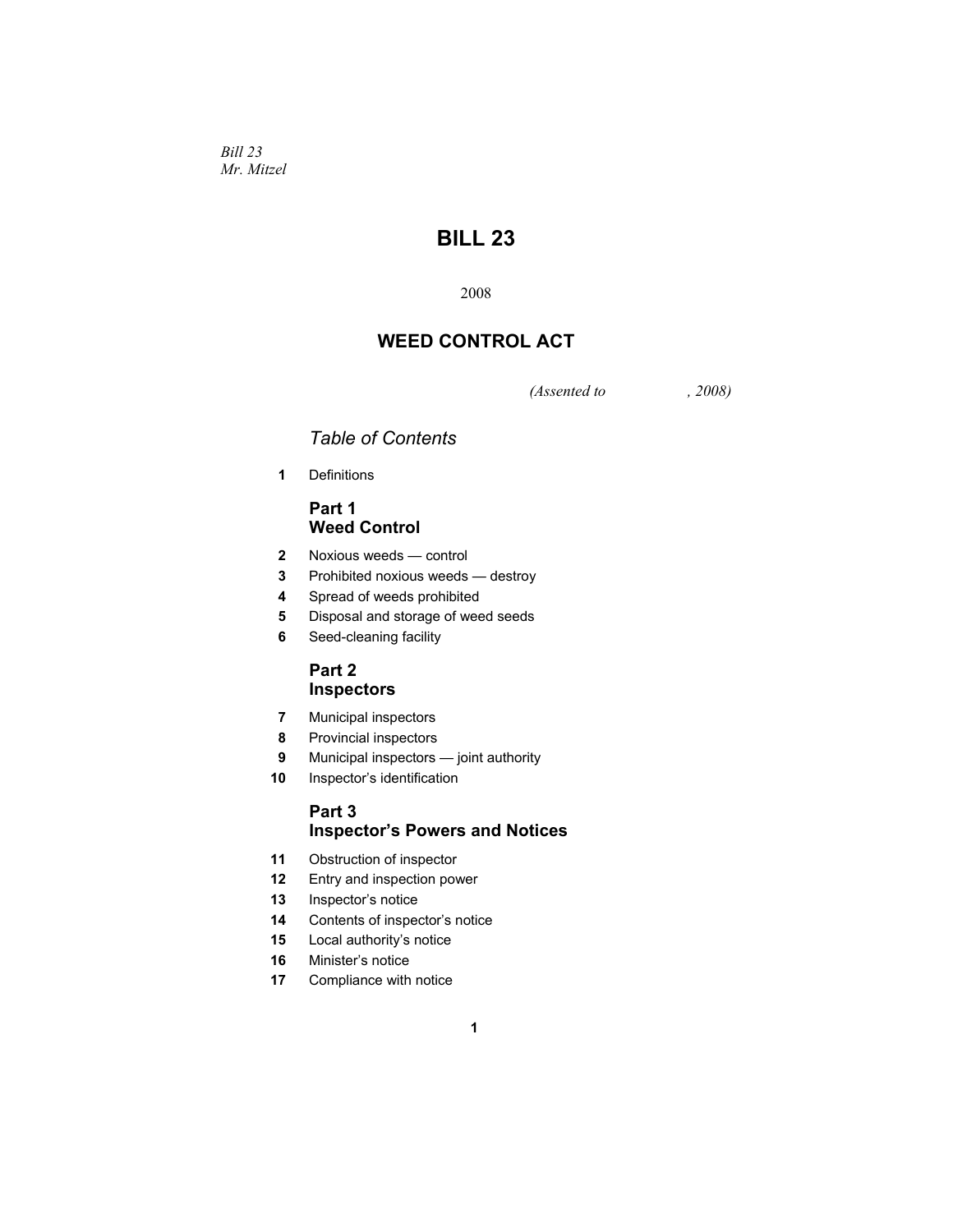Enforcement of notice

# **Part 4 Appeal of Inspector's Notice or Local Authority's Notice**

- Appeals
- Review

# **Part 5 Recovery of Inspector's Expenses**

- Inspector's notices and local authority's notices
- Minister's notice
- Appointment of municipal inspector

# **Part 6 Miscellaneous Matters**

- Service of notices
- Subsequent owner or occupant subject to notice
- Highways designated owner or occupant
- Refusal, revocation or suspension of licence
- Offence and penalty
- Disposition of fines
- Regulations
- Act binds Crown
- Consequential amendment
- Repeal
- Coming into force

HER MAJESTY, by and with the advice and consent of the Legislative Assembly of Alberta, enacts as follows:

#### **Definitions**

- In this Act,
	- (a) "bylaw" includes, in respect of an improvement district or special area, an order made by the local authority;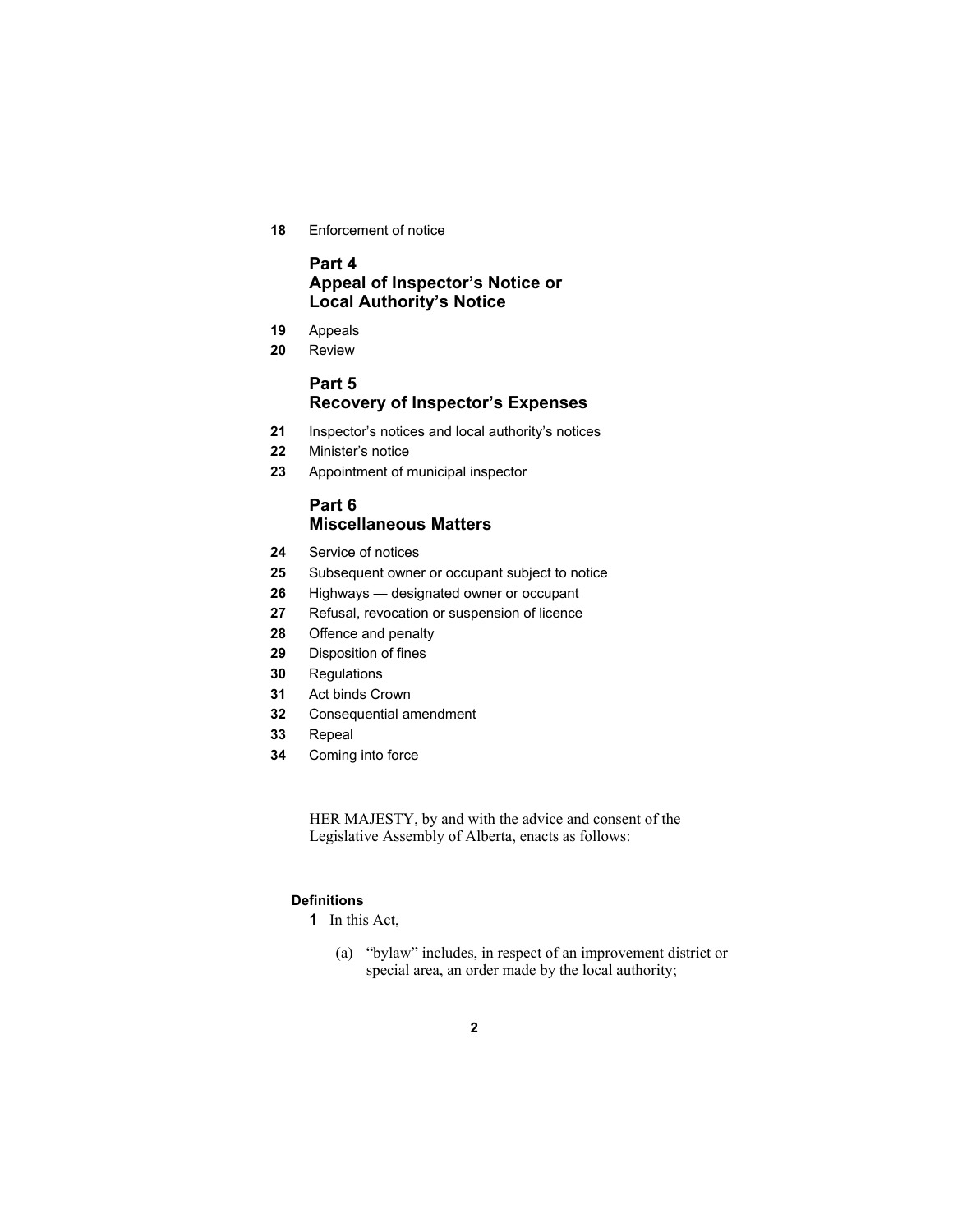- (b) "chief administrative officer" means
	- (i) the chief administrative officer of a local authority appointed under the *Municipal Government Act*, or
	- (ii) if subclause (i) does not apply, an officer of a local authority designated by the local authority;
- (c) "control" means
	- (i) to inhibit the growth or spread, or
	- (ii) to destroy;
- (d) "destroy" means
	- (i) to kill all growing parts, or
	- (ii) to render reproductive mechanisms non-viable;
- (e) "inspector" means a person appointed as an inspector pursuant to Part 2;
- (f) "land" includes
	- (i) fixtures on the land, and
	- (ii) the land down to the low water mark of a stream, lake or other body of water that borders or is located on land;
- (g) "local authority" means
	- (i) in respect of an improvement district or a special area, the Minister responsible for the *Municipal Government Act*, or
	- (ii) in respect of all other municipalities, the council of the municipality;
- (h) "Minister" means the Minister determined under section 16 of the *Government Organization Act* as the Minister responsible for this Act;
- (i) "municipality" means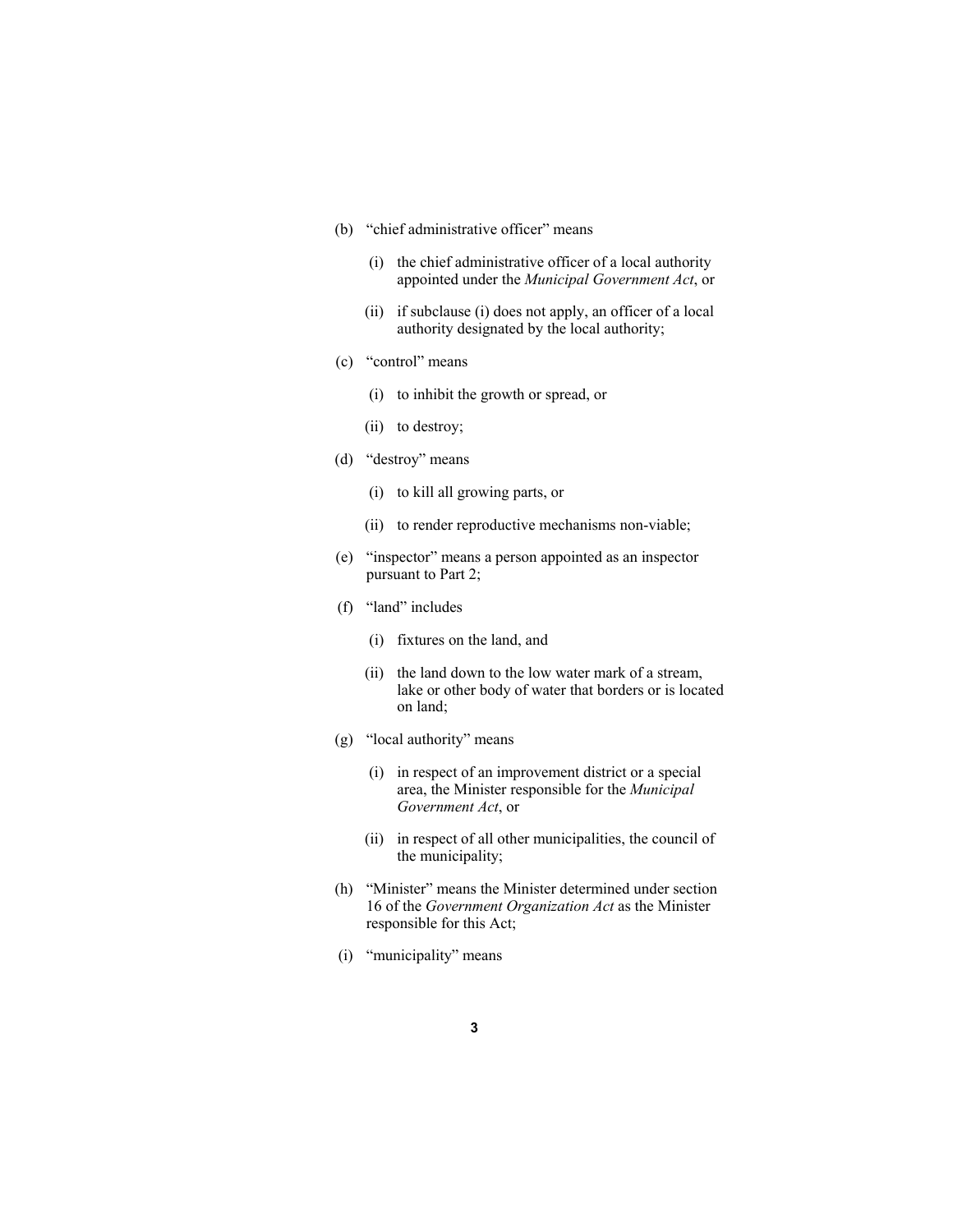- (i) a municipality or improvement district formed under the *Municipal Government Act*,
- (ii) a municipality formed under a special Act, or
- (iii) a special area constituted under the *Special Areas Act*;
- (j) "noxious weed" means a plant designated in accordance with the regulations as a noxious weed and includes the plant's seeds;
- (k) "occupant" means, subject to section 26, a person who occupies, exercises control over or has the right to occupy or exercise control over land;
- (l) "owner" means
	- (i) in respect of land, subject to section 26, the person who is registered as an owner of the land under the *Land Titles Act*, or
	- (ii) in respect of personal property, the person who
		- (A) is the legal owner of it,
		- (B) has lawful possession of it, or
		- (C) has the right to exercise control over it;
- (m) "prohibited noxious weed" means a plant designated in accordance with the regulations as a prohibited noxious weed and includes the plant's seeds;
- (n) "seed-cleaning facility" means a building, structure or vehicle that is designed, intended or used to clean, grade or size seed.

# **Part 1 Weed Control**

#### **Noxious weeds — control**

**2** A person shall control a noxious weed that is on land the person owns or occupies.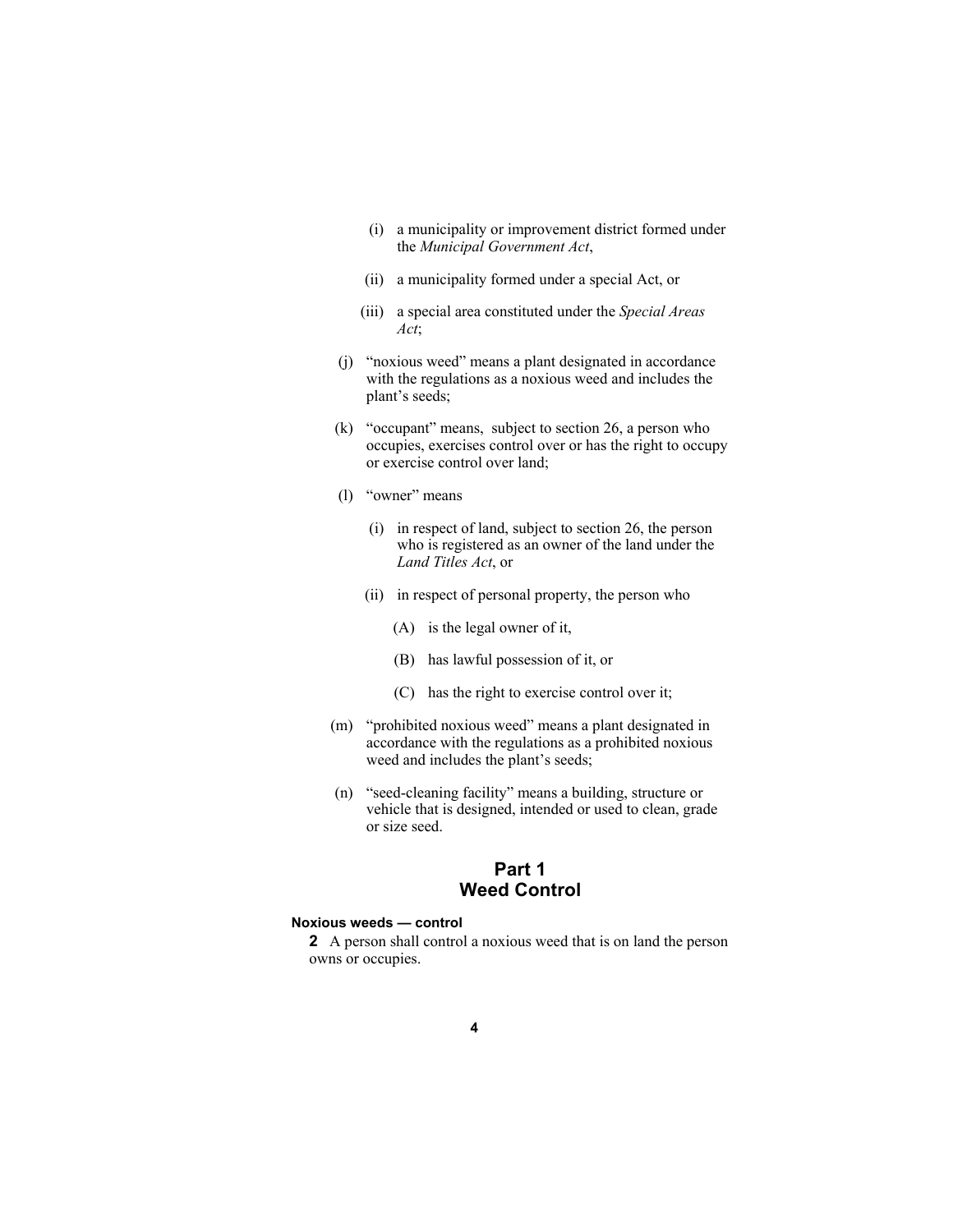#### **Prohibited noxious weeds — destroy**

**3** A person shall destroy a prohibited noxious weed that is on land the person owns or occupies.

#### **Spread of weeds prohibited**

**4(1)** Subject to the regulations, a person shall not use or move any thing that, if used or moved, might spread a noxious weed or prohibited noxious weed.

**(2)** Subsection (1) does not apply if the thing is used or moved in a manner directed by an inspector under section 13.

#### **Disposal and storage of weed seeds**

**5(1)** A person shall not deposit or permit to be deposited noxious weed seeds or prohibited noxious weed seeds where they might spread.

**(2)** A person shall store refuse that may contain noxious weed seeds or prohibited noxious weed seeds, including screenings from cleaning, sizing or grading seed, in a container that will prevent the scattering of the seeds.

**(3)** Subsection (2) does not apply if the refuse is disposed of in a manner directed by an inspector under section 13.

#### **Seed-cleaning facility**

**6(1)** A person shall not operate a seed-cleaning facility or provide a seed-cleaning facility for rent or lease

- (a) unless the person is licensed under the regulations, and
- (b) except in accordance with the terms of the licence.

**(2)** Despite subsection (1), a farmer may operate a seed-cleaning facility the farmer owns to process seed for the farmer's personal use.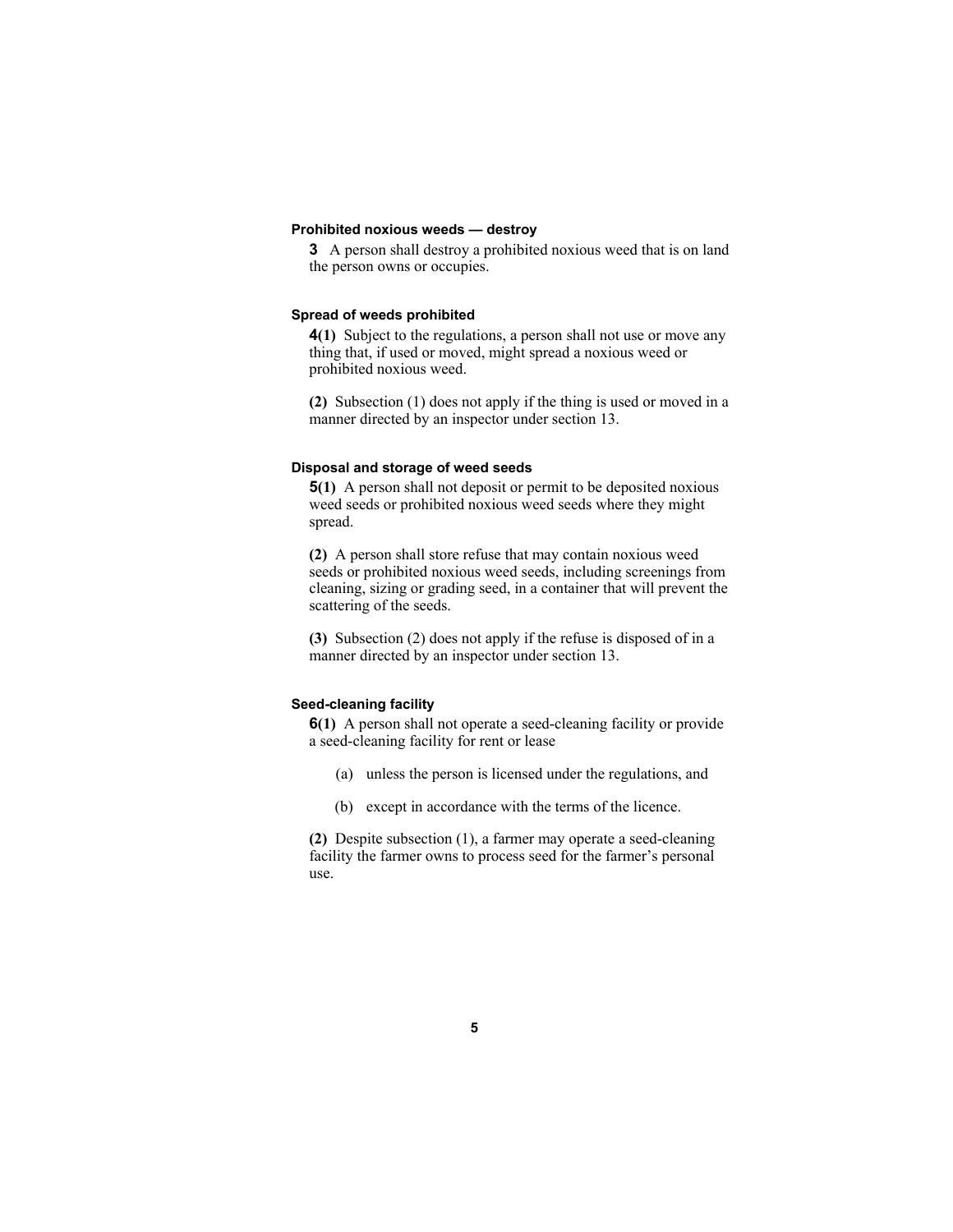# **Part 2 Inspectors**

#### **Municipal inspectors**

**7(1)** A local authority shall appoint inspectors to enforce and monitor compliance with this Act within the municipality.

**(2)** If the Minister directs an inspector appointed under section 8 to enforce and monitor compliance with this Act within a municipality on the municipality's behalf,

- (a) an appointment of an inspector previously made by the local authority is void, and
- (b) the local authority shall not make any further appointments until the Minister revokes the direction.

#### **Provincial inspectors**

**8(1)** The Minister may appoint inspectors to enforce and monitor compliance with this Act within Alberta.

**(2)** The Minister may direct an inspector appointed under subsection (1) to enforce and monitor compliance with this Act on behalf of a municipality if

- (a) the Minister gives advance written notice to the municipality, and
- (b) in the opinion of the Minister,
	- (i) the local authority failed to appoint sufficient inspectors to enforce and monitor compliance with this Act, or
	- (ii) the inspectors appointed by the local authority are not properly enforcing and monitoring compliance with this Act.

#### **Municipal inspectors — joint authority**

**9** An inspector appointed by a municipality may, with the consent of the local authority of another municipality, enforce and monitor compliance with this Act within the other municipality.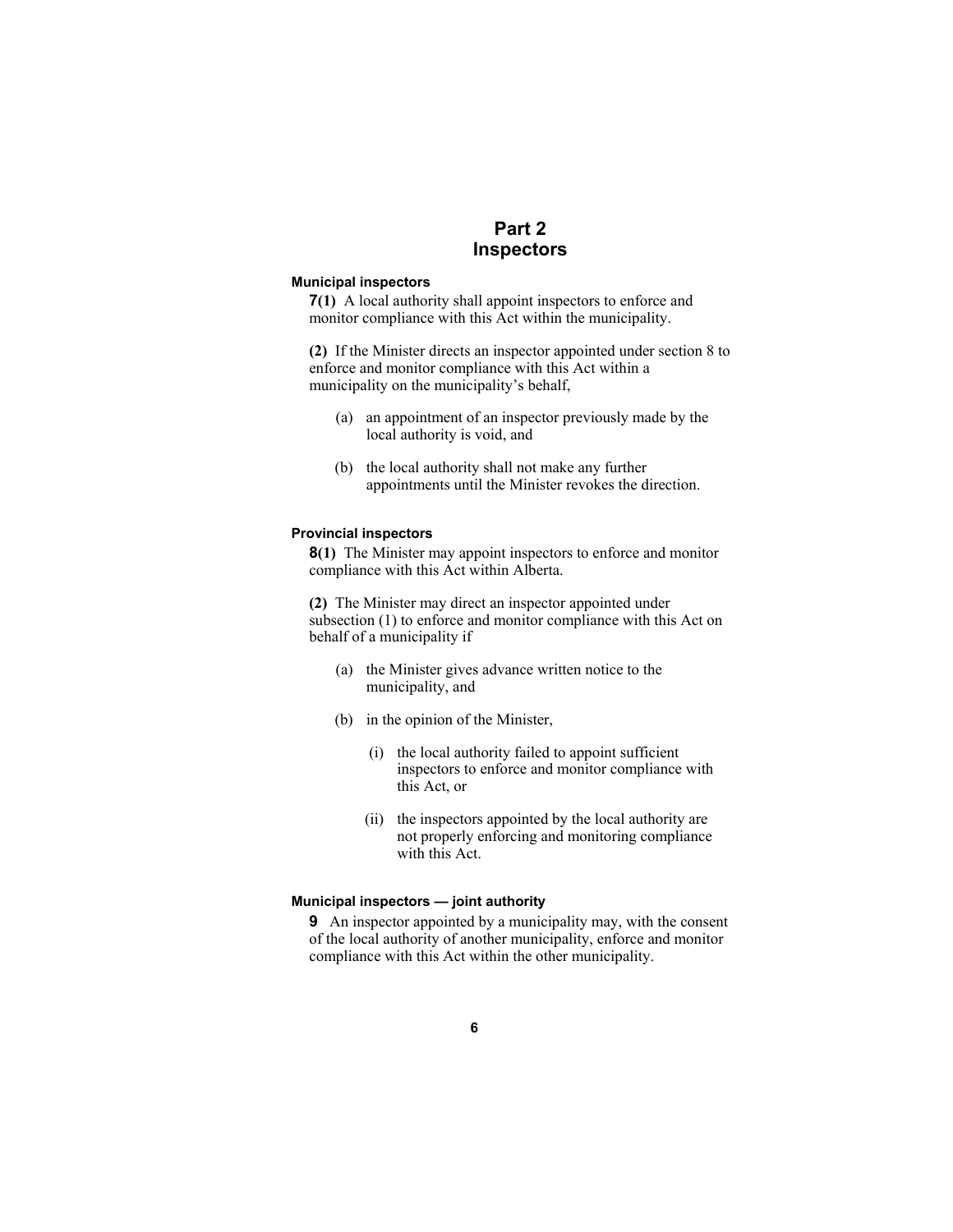#### **Inspector's identification**

**10(1)** A person who appoints an inspector shall provide the inspector with identification in the form required by the Minister.

**(2)** An inspector shall, on request, produce the inspector's identification while acting under the authority of this Act

- (a) in respect of land, to the occupant or owner of the land, and
- (b) in respect of personal property, to the owner of the personal property.

# **Part 3 Inspector's Powers and Notices**

#### **Obstruction of inspector**

**11** A person shall not wilfully obstruct or delay an inspector in the exercise of the inspector's duties or powers to enforce and monitor compliance with this Act.

#### **Entry and inspection power**

**12(1)** An inspector may enter land or inspect land or personal property at a reasonable time

- (a) to monitor compliance with this Act, including making inquiries, taking samples or performing tests, or
- (b) to enforce an inspector's notice, local authority's notice or Minister's notice in accordance with section 18.

**(2)** An inspector shall not enter a building unless the owner or occupant of the land on which the building is situated

- (a) consents, or
- (b) has been given a written notice.

**(3)** Subsection (2) does not apply if the building is, or is part of, a seed-cleaning facility, grain-handling facility or auction market.

**(4)** An inspector shall not enter a private residence unless the occupant of the land consents.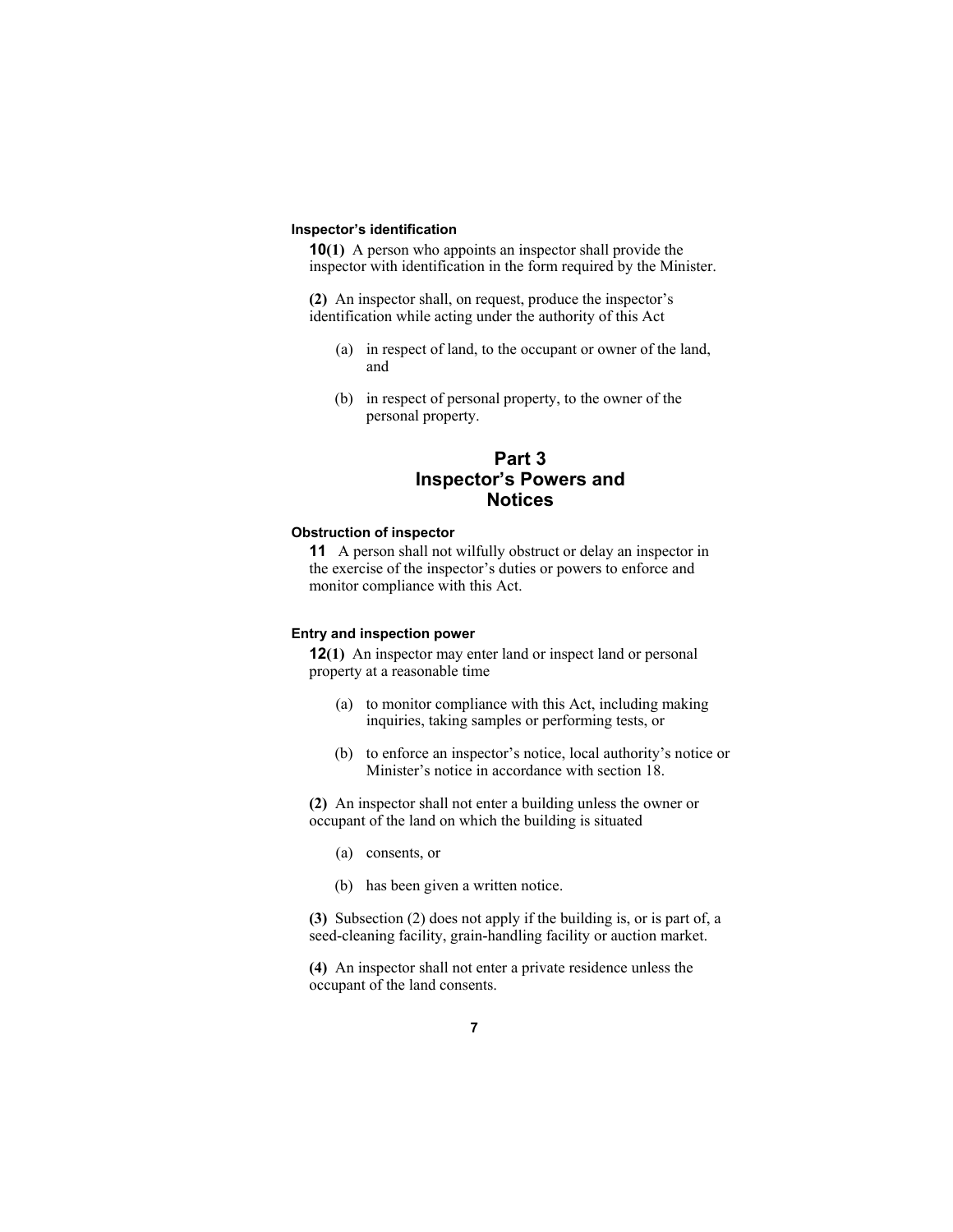- **(5)** A written notice under subsection (2)(b) must
	- (a) name a reasonable time of entry, and
	- (b) be given at least 24 hours before the time of entry.

#### **Inspector's notice**

**13(1)** If an inspector finds non-compliance with this Act, an inspector may give an inspector's notice in writing requiring compliance

- (a) in respect of land, to the occupant of the land and to the owner of the land, and
- (b) in respect of personal property, to the owner of the personal property.

**(2)** If an inspector finds growing or spreading prohibited noxious weeds, the inspector shall give an inspector's notice requiring the weeds to be destroyed.

#### **Contents of inspector's notice**

**14(1)** An inspector's notice must direct the method, subject to the regulations, and time for compliance with this Act.

**(2)** The notice may contain directions, including limiting the use of land, for the year in which it is given and the following year.

**(3)** The notice must not require the destruction of crops unless in the inspector's opinion the destruction of crops is necessary to control noxious weeds or destroy prohibited noxious weeds.

**(4)** The notice must not require the destruction of more than 20 acres of growing crops unless the local authority of the municipality in which the crops are growing has consented in writing.

- **(5)** Subsection (4) does not apply if the growing crop
	- (a) does not have a significant commercial value, or
	- (b) is a crop of noxious weeds or prohibited noxious weeds.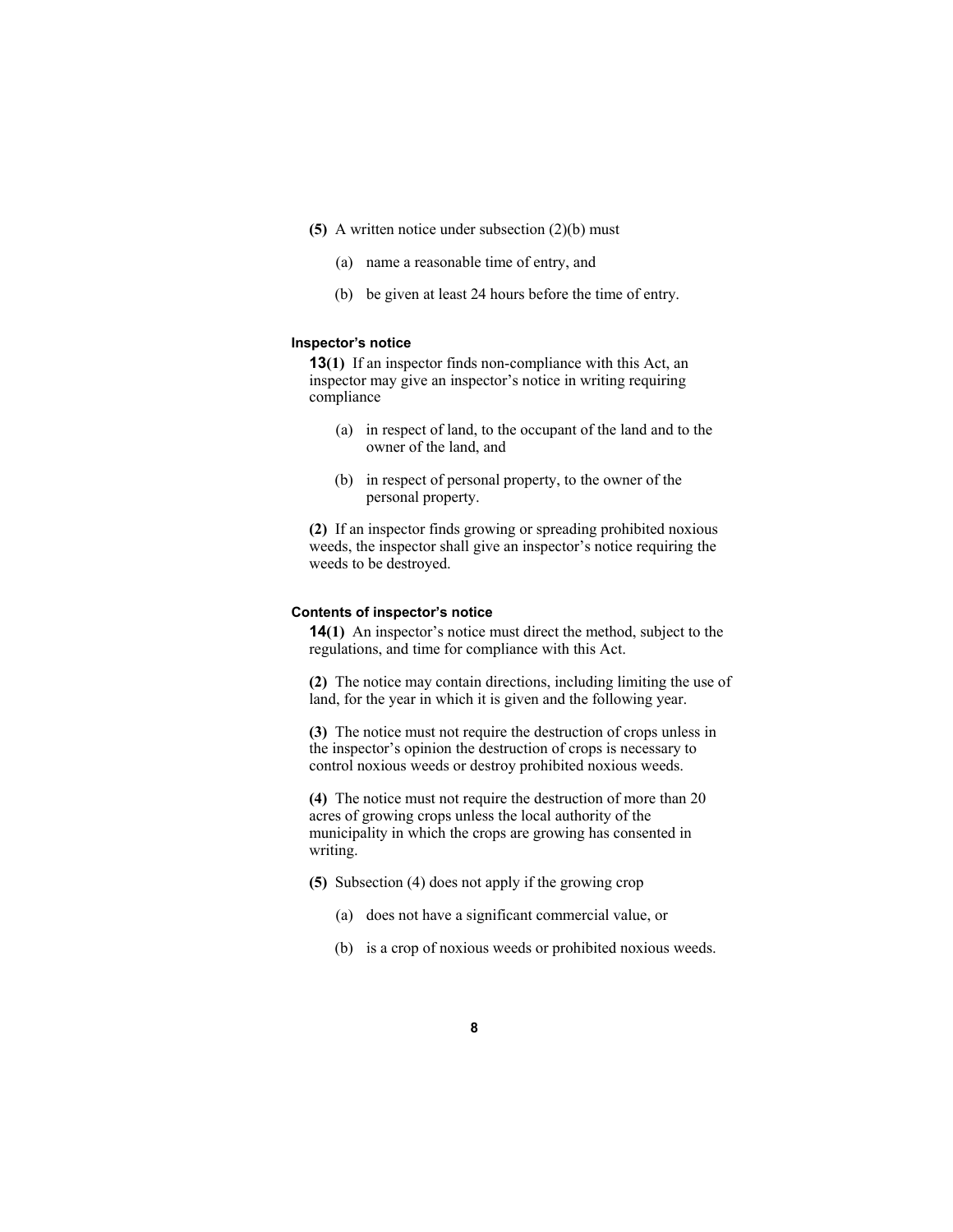#### **Local authority's notice**

**15(1)** A local authority may give a local authority's notice to control noxious weeds and to destroy prohibited noxious weeds to the owners and occupants of land in a subdivided area that does not exceed 20 acres.

**(2)** The notice may direct the method, subject to the regulations, and the time for the destruction of the weeds.

**(3)** The notice may contain directions for the year in which it is given.

#### **Minister's notice**

**16(1)** The Minister may, by order, give a Minister's notice requiring a person to cease an activity that, in the opinion of the Minister, is in contravention of this Act.

- **(2)** The notice may prohibit
	- (a) the activity that, in the opinion of the Minister, is in contravention of this Act,
	- (b) the use of any facility, and
	- (c) the use or movement of anything as specified in the order.
- **(3)** The notice must
	- (a) contain the reasons for the making of the notice, and
	- (b) be served on the person to whom it is directed.

**(4)** The Minister may apply by way of originating notice to the Court of Queen's Bench to seek an order of the court directing the person to comply with the Minister's notice.

#### **Compliance with notice**

**17(1)** A person given a notice under this Part in accordance with section 24 shall, subject to the right to appeal an inspector's notice or a local authority's notice, comply with the notice.

- **(2)** If a notice of appeal is filed, a notice is stayed until
	- (a) the appeal is disposed of, and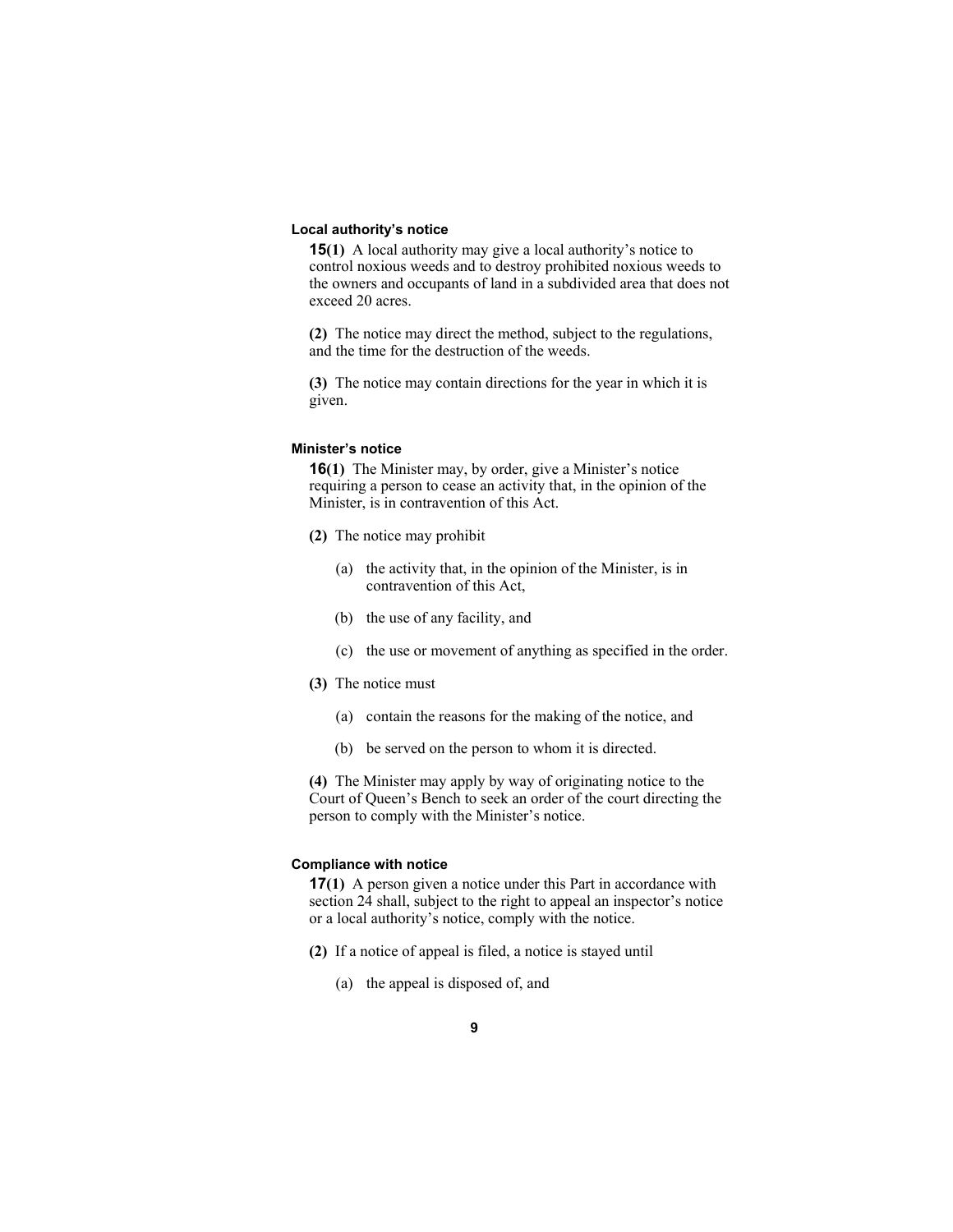- (b) a review by the Minister under section 20 is completed or the time to apply for a review has expired.
- **(3)** If there is a conflict between notices given under this Act,
	- (a) a Minister's notice prevails over a local authority's notice or an inspector's notice, and
	- (b) an inspector's notice prevails over a local authority's notice.

#### **Enforcement of notice**

**18** An inspector may take any action that the inspector determines is necessary to fulfil a requirement of a notice given under this Part that has not been complied with when

- (a) in respect of an inspector's notice or a local authority's notice,
	- (i) the appeal period in the regulations has expired or the appeal has been determined, and
	- (ii) the request for review period in the regulations has expired or the request has been considered,
- or
	- (b) in respect of a Minister's notice, a court order referred to in section 16 has been served on the person to whom the notice was directed.

# **Part 4 Appeal of Inspector's Notice or Local Authority's Notice**

#### **Appeals**

**19(1)** A local authority shall establish, at least annually, an independent appeal panel to determine appeals of inspector's notices and local authority's notices.

**(2)** A person who is given an inspector's notice or local authority's notice may, in accordance with the regulations, appeal it to an appeal panel.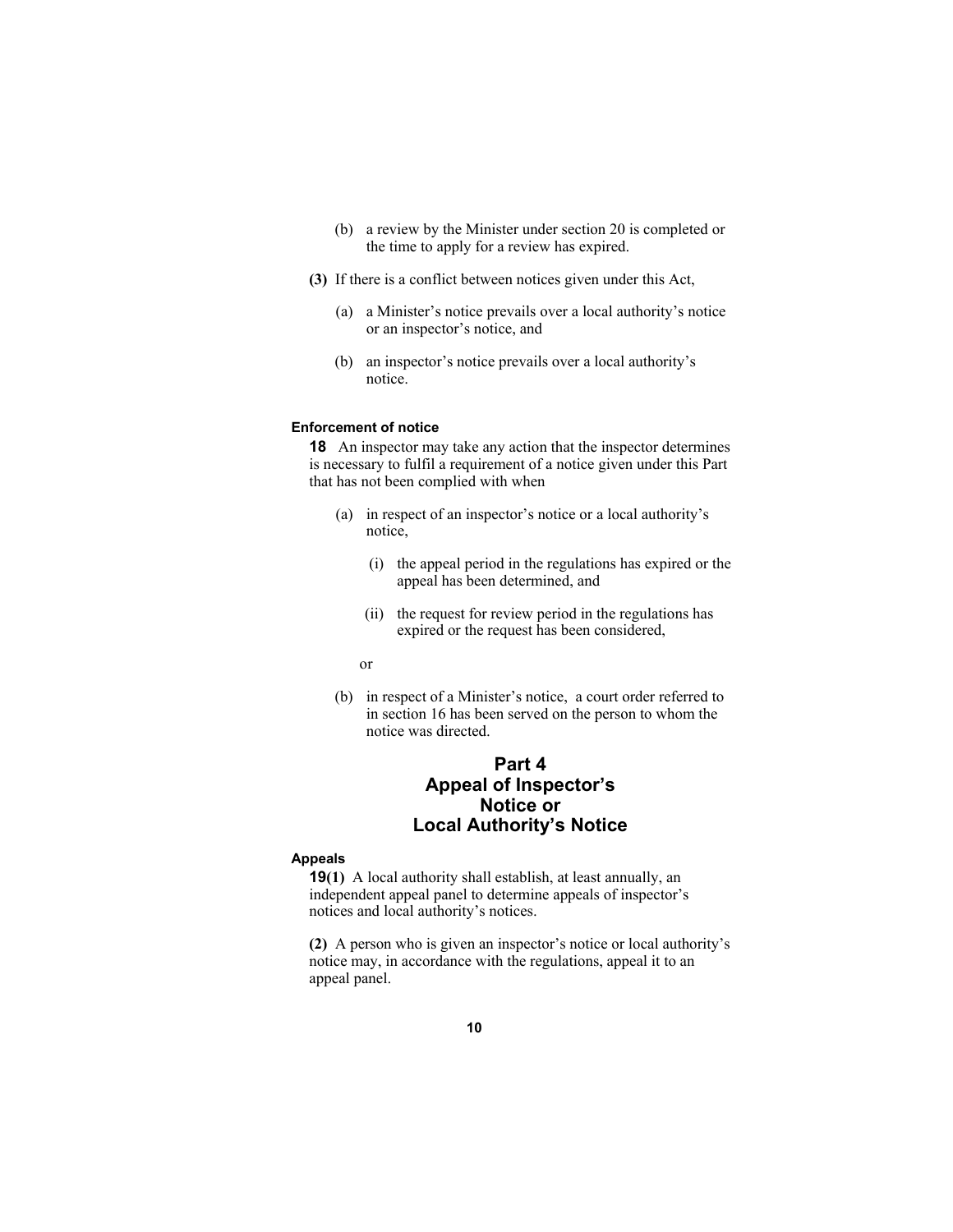**(3)** The appeal panel may confirm, reverse or vary the inspector's notice or local authority's notice.

#### **Review**

**20(1)** An appellant may, in accordance with the regulations, request a review by the Minister of a decision of an appeal panel.

**(2)** The Minister may confirm, reverse or vary the decision of the appeal panel and the decision of the Minister is final.

# **Part 5 Recovery of Inspector's Expenses**

#### **Inspector's notices and local authority's notices**

**21(1)** Expenses incurred by an inspector enforcing an inspector's notice or a local authority's notice are a debt due to the local authority by the person subject to that notice.

**(2)** The chief administrative officer shall give a debt recovery notice to the debtor

- (a) demanding recovery of the debt due, including a statement of expenses, and
- (b) advising of the debtor's right to object within 30 days of being given the debt recovery notice.

**(3)** Within 30 days of being given a debt recovery notice, the following persons may object in writing to the chief administrative officer:

- (a) in respect of unoccupied land, the owner of the land;
- (b) in respect of occupied land, the occupant and the owner of the land;
- (c) in respect of personal property, the owner of the personal property.

**(4)** A local authority may take any or all of the following steps to recover the debt due from any person who is given a debt recovery notice: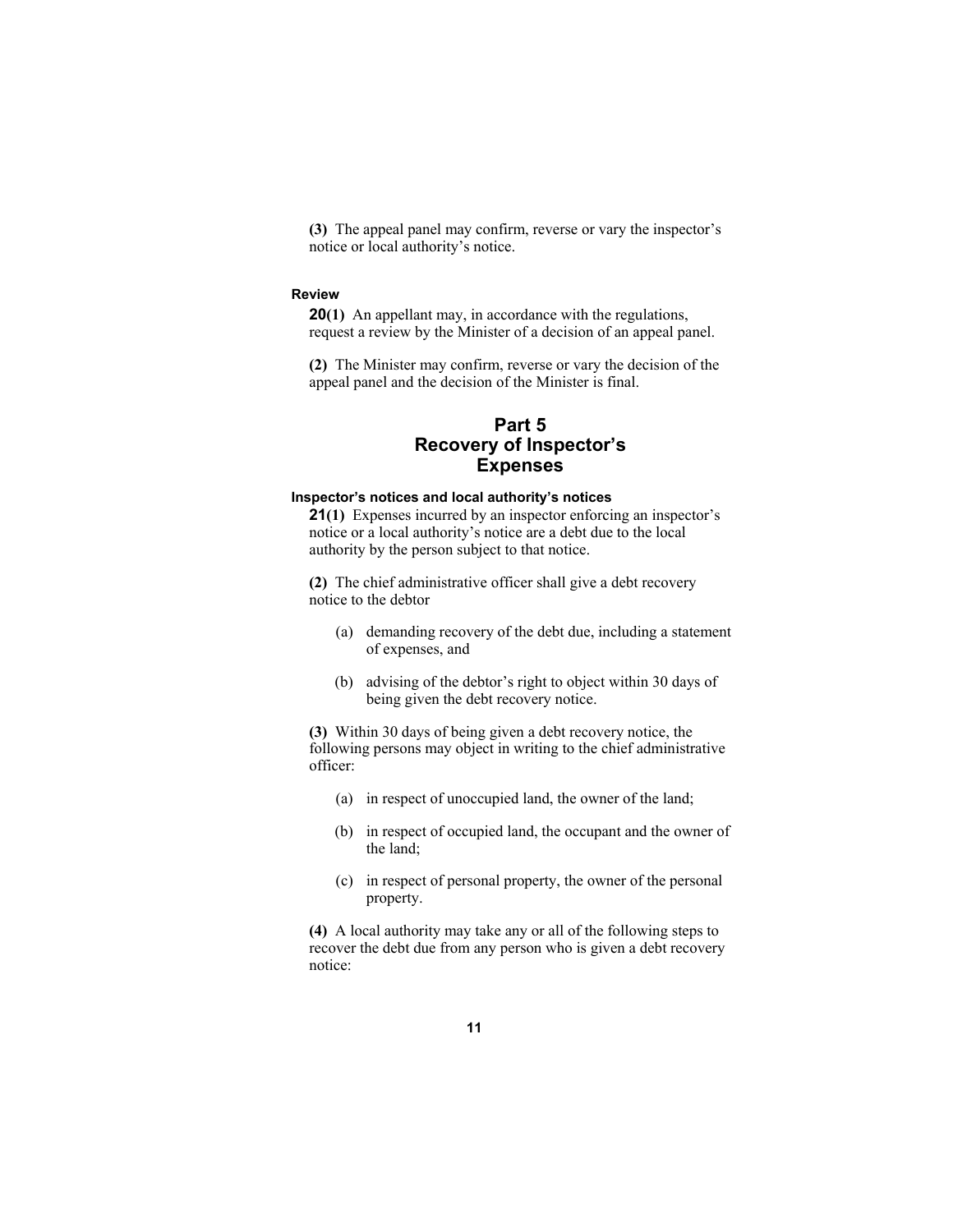- (a) in the same manner as property taxes against land to which the inspector's notice or local authority's notice relates;
- (b) by filing a certificate with the clerk of the Court of Queen's Bench at any judicial district certifying the amount owing;
- (c) by bringing an action in debt.

**(5)** Subsection (4)(a) and (b) do not apply to recovery against a person from whom the chief administrative officer received an objection in accordance with subsection (3).

**(6)** A certificate filed under subsection (4)(b) becomes an order of the Court of Queen's Bench and may be enforced as a judgment of that court.

#### **Minister's notice**

**22(1)** Expenses incurred by the Minister to enforce a Minister's notice are a debt due to the Minister by the person subject to the notice.

**(2)** The debt due may be recovered by an action in debt.

#### **Appointment of municipal inspector**

**23(1)** The salary and expenses incurred by the Minister with respect to an inspector directed by the Minister to enforce and monitor compliance with this Act on behalf of a municipality under section 8 are a debt due to the Minister by the municipality.

- **(2)** The debt due may be recovered
	- (a) by withholding it from a grant or other money payable to the municipality by the Crown, or
	- (b) by bringing an action in debt.

# **Part 6 Miscellaneous Matters**

#### **Service of notices**

**24(1)** A notice given under Part 3 or 5 must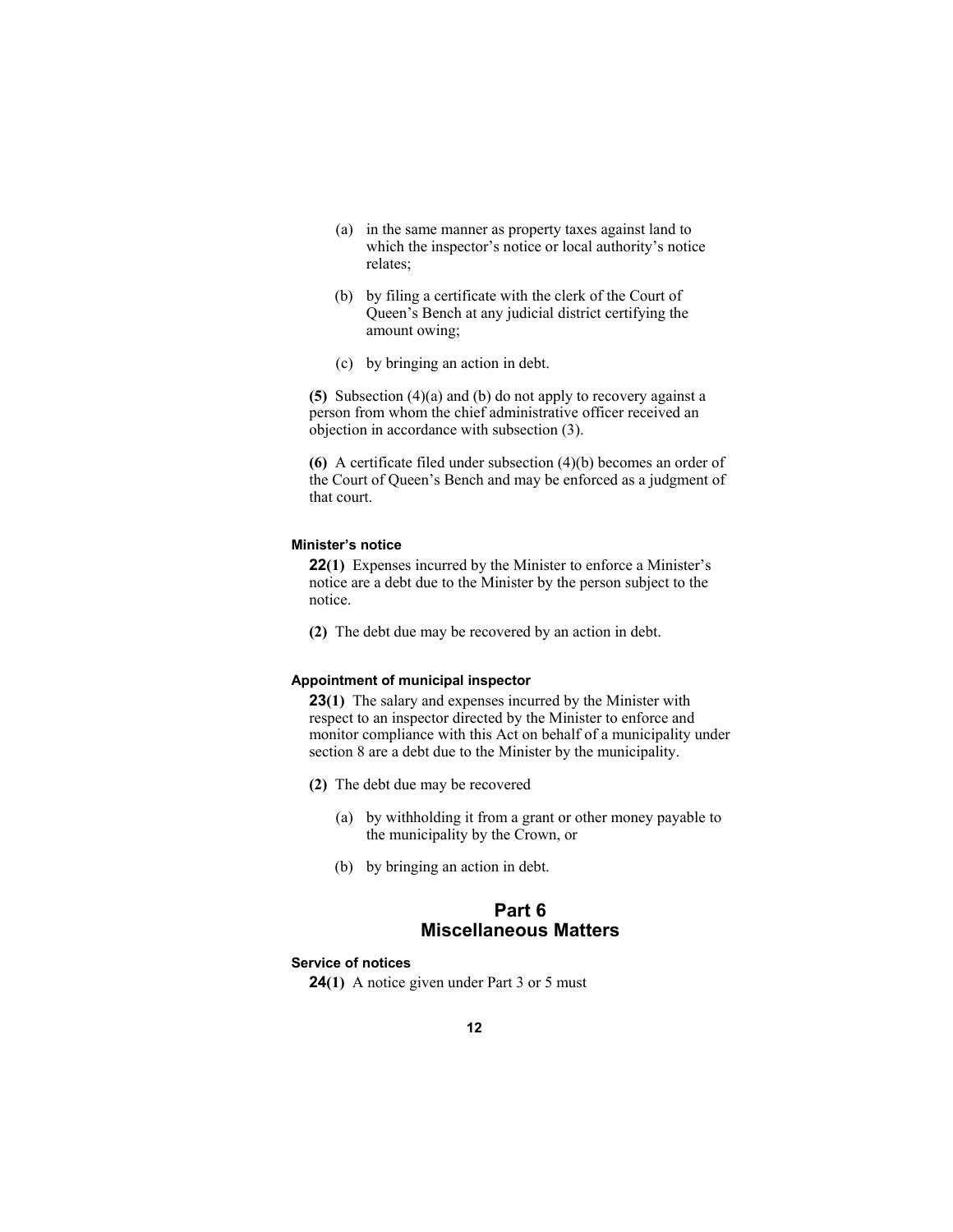- (a) be in the form required by the Minister, and
- (b) be served on a person in accordance with subsection (2) or (3).

**(2)** The notice, except for a local authority's notice, must be served on a person

- (a) by delivering it personally to the person,
- (b) by leaving it with a person who appears to be 18 years of age or older at the private residence or place of business of the person, or
- (c) if service under clause (a) or (b) is impractical,
	- (i) by posting the notice
		- (A) on the land or, if practicable, on the personal property to which the notice relates, or
		- (B) at the private residence of the person intended to be served,

and

- (ii) by sending a copy of the notice by regular mail
	- (A) in respect of land, to the last address listed in the assessment roll of the municipality for the owner of the land, or
	- (B) in respect of personal property, to the last known address of the owner.

**(3)** A local authority's notice must be sent by regular mail to the last address listed in the assessment roll of the municipality for the owner of the land subject to the notice.

**(4)** For the purpose of this section, a notice sent by regular mail is deemed to have been received by the person 7 days from the date of mailing.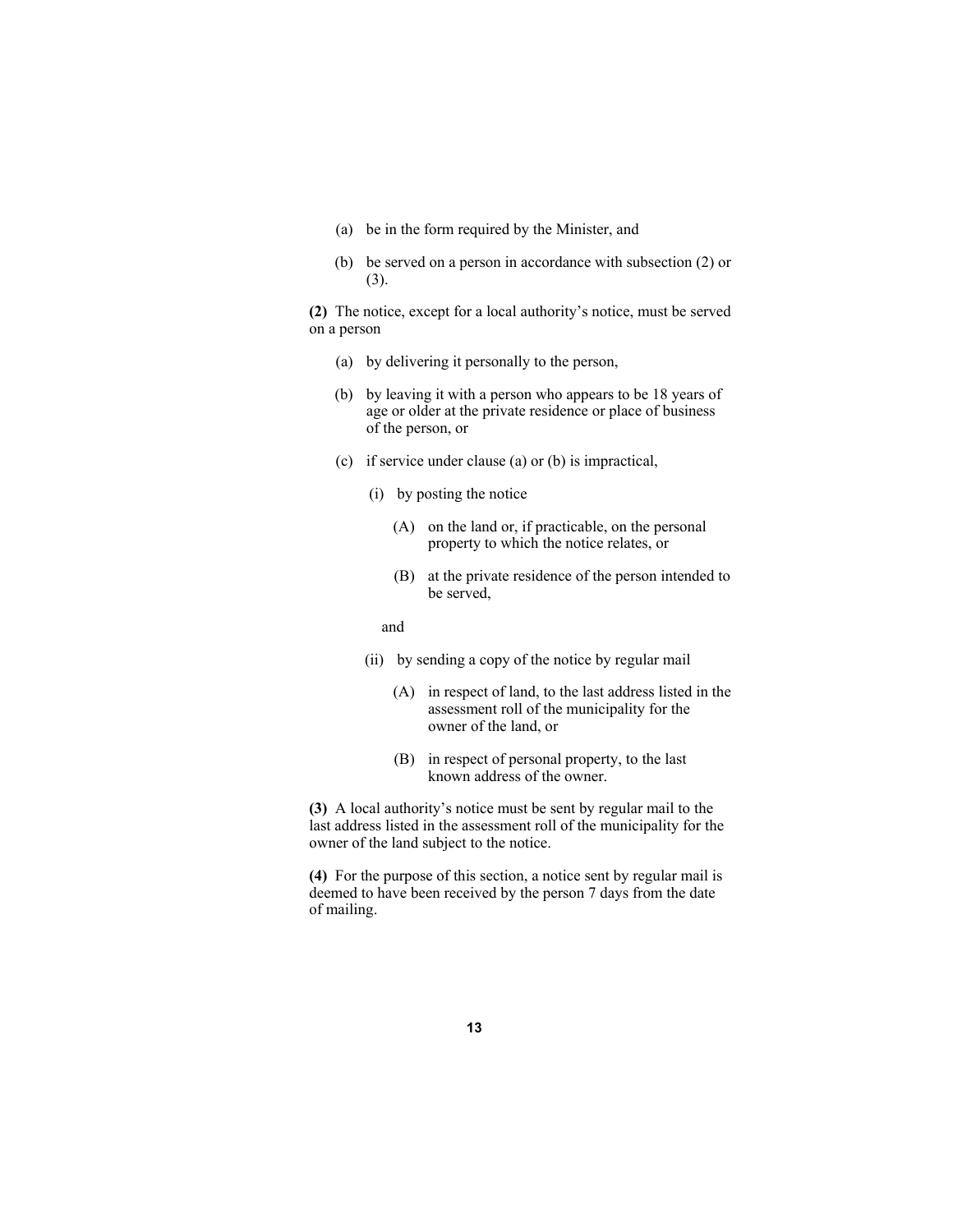#### **Subsequent owner or occupant subject to notice**

**25(1)** A notice given under this Act is effective against a subsequent owner or occupant of the land or a subsequent owner of personal property from the time the notice was originally given.

**(2)** An owner of land or personal property shall provide a copy of the notice to a person before that person enters into an agreement to acquire the interest in the land or personal property.

**(3)** A chief administrative officer shall, on request, provide a mortgagee or purchaser of land a copy of all notices given under this Act that relate to that land.

#### **Highways — designated owner or occupant**

**26(1)** If a highway is owned or occupied by a municipality, the local authority may

- (a) in respect of an improvement district or a special area, by order, or
- (b) in respect of all other municipalities, by bylaw,

provide that for the purposes of this Act a person is the owner or occupant of the highway to the highway's midpoint to the extent that the person is the owner or occupant of land that borders the highway.

**(2)** If a local authority makes an order or bylaw under subsection (1), the municipality is not an owner or occupant of the land for the purposes of this Act.

**(3)** A bylaw or order made under subsection (1) is not effective unless the Minister approves it.

**(4)** In this section, "highway" means a highway as defined in the *Traffic Safety Act* and includes the land on which it is situated.

#### **Refusal, revocation or suspension of licence**

**27** The Minister may refuse, revoke or suspend a seed-cleaning facility licence if the applicant or holder has, in the Minister's opinion, contravened this Act.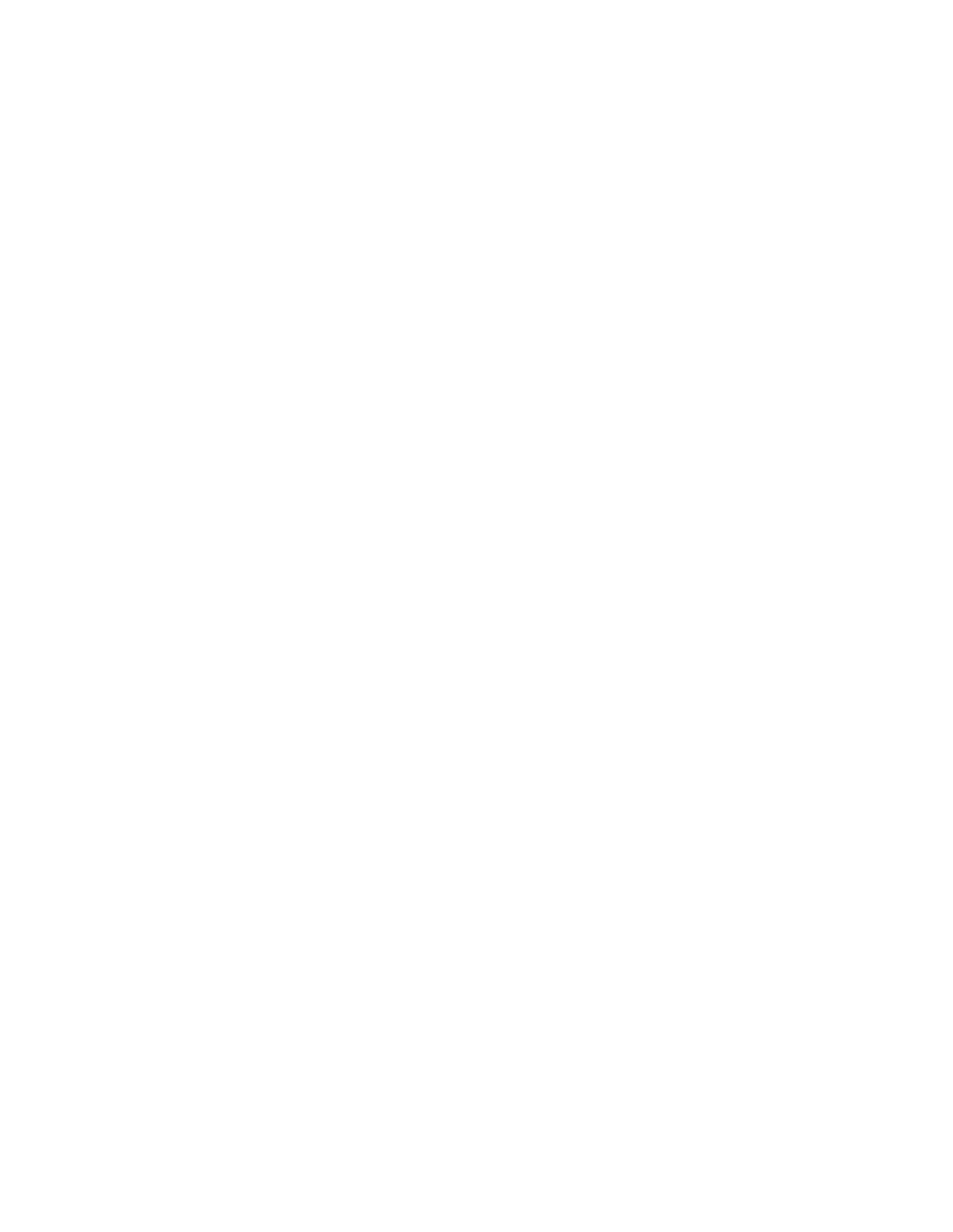#### **Offence and penalty**

**28** A person who contravenes this Act is guilty of an offence and liable to a fine of not more than \$5000 or, in the case of failure to comply with a Minister's notice, a fine of not more than \$1000 for each day the offence continues.

#### **Disposition of fines**

**29** A fine imposed for an offence under this Act committed within a municipality belongs to the municipality.

#### **Regulations**

**30** The Minister may make regulations

- (a) respecting the designating of a plant as a noxious weed or prohibited noxious weed, generally or in respect of any part of Alberta;
- (b) respecting the directions that may be given in a notice under Part 3 of this Act;
- (c) respecting the sale, use, handling or movement of a thing that might contain or cause the growth or spread of noxious weeds or prohibited noxious weeds;
- (d) respecting appeals, appeal panels and reviews of appeals;
- (e) respecting the licensing of a person who operates a seed-cleaning facility or who provides a seed-cleaning facility for rent or lease;
- (f) respecting forms for the purposes of this Act.

#### **Act binds Crown**

**31** The Crown is bound by this Act.

#### **Amends RSA 2000 cP-40**

**32 The** *Public Lands Act* **is amended in sections 63 and 79 by striking out** "restricted weeds" **wherever it occurs and substituting** "prohibited noxious weeds".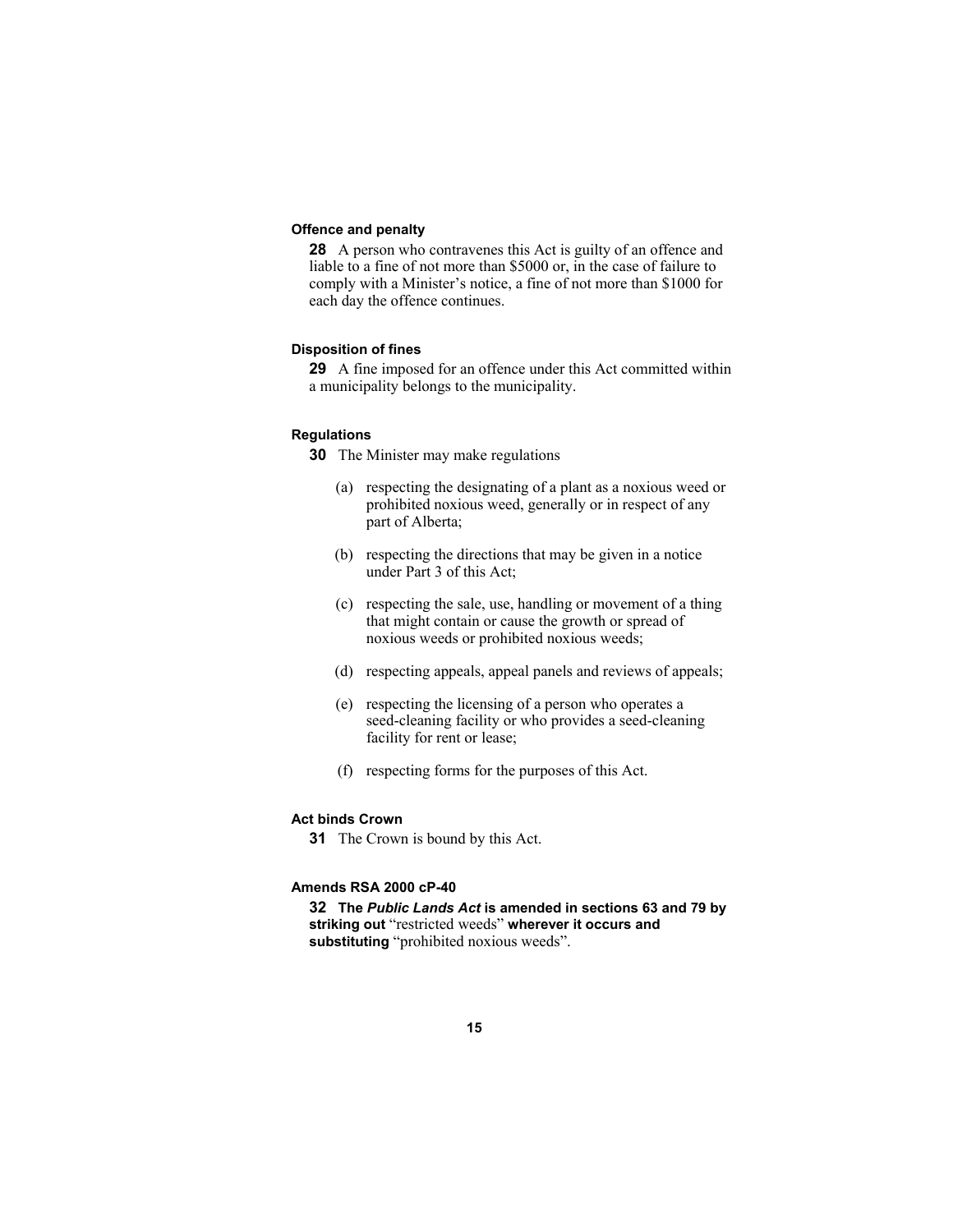### **Explanatory Notes**

**32** Amends chapter P-40 of the Revised Statutes of Alberta 2000. Sections 63 and 79 presently read:

*63 A holder of a disposition shall with respect to the land contained in the holder's disposition* 

**15** Explanatory Notes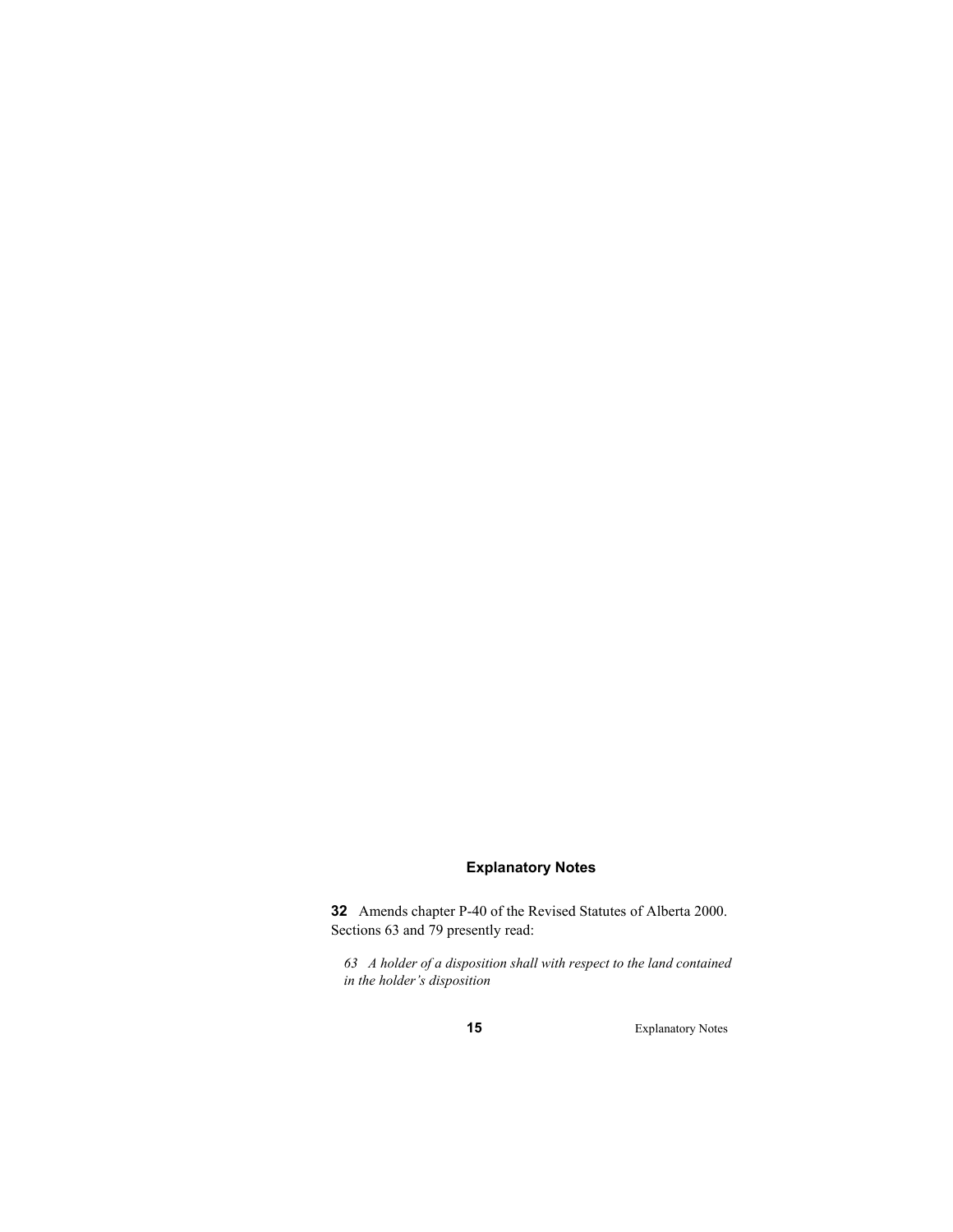### **Repeal**

**33** The *Weed Control Act*, RSA 2000 cW-5, is repealed.

# **Coming into force**

**34** This Act comes into force on Proclamation.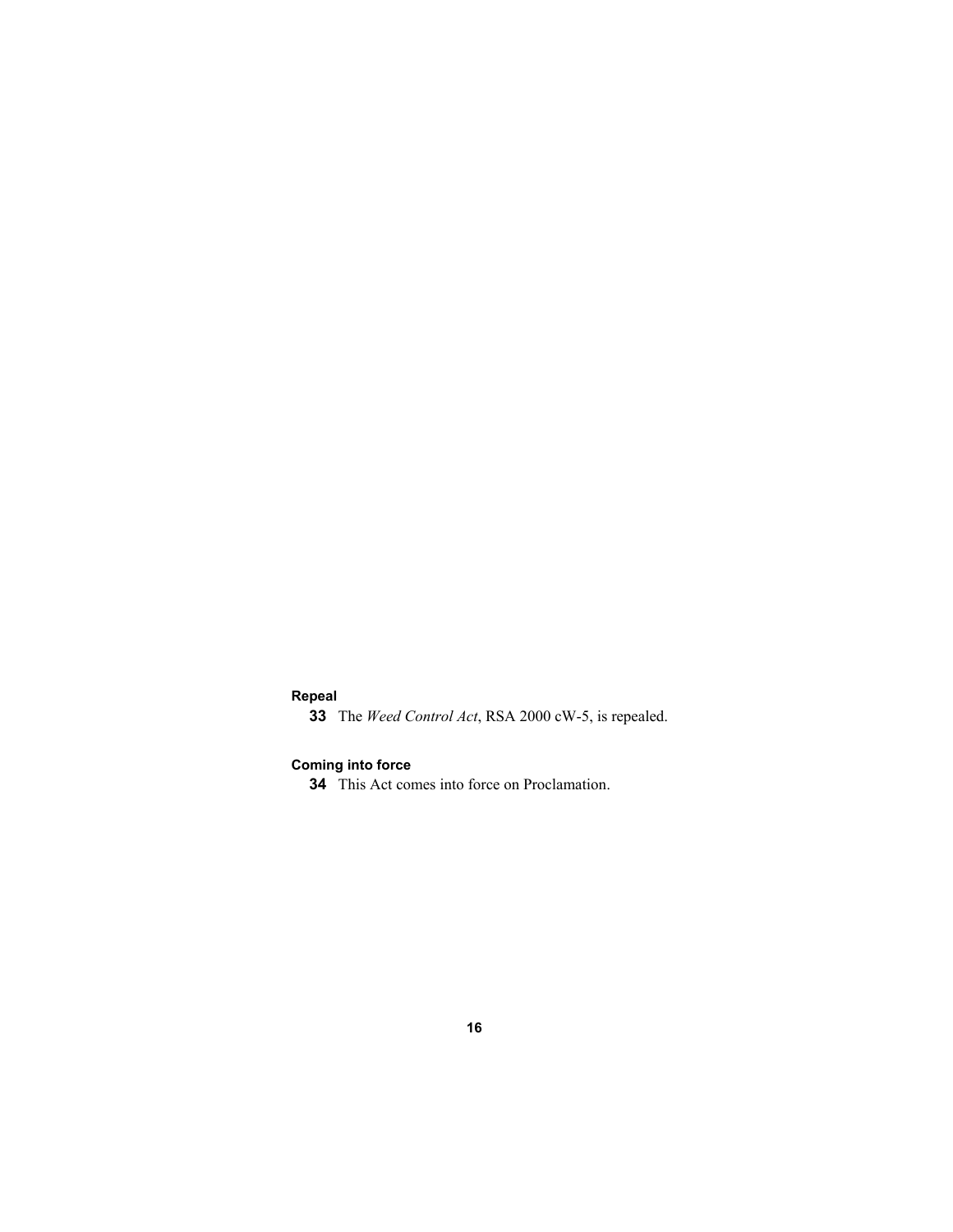- *(a) use only first class seed that is free and clear of all noxious weeds and restricted weeds within the meaning of the Weed Control Act,*
- *(b) cut, keep down and destroy all noxious weeds and restricted weeds to which the Weed Control Act applies,*
- *(c) submit to the Minister when requested by the Minister to do so a plan and a statement showing the purpose for which the*  land is to be used or developed and the manner in which that *use or development is to be achieved, and*
- *(d) use the land in a manner that promotes and implements conservation.*

*79 The Minister may exempt a lessee from the payment of any portion of the lessee's rent for a period not exceeding 3 crop years following the date of issue of the lease if the land contained in the lease* 

- *(a) is infested with noxious weeds or restricted weeds to which the Weed Control Act applies,*
- *(b) has partly reverted to its natural state, or*
- *(c) requires extensive clearing or excessive costs for land preparation before cultivation can be commenced.*
- **33** Repeals chapter W-5 of the Revised Statutes of Alberta 2000.
- **34** Coming into force.

**16** Explanatory Notes